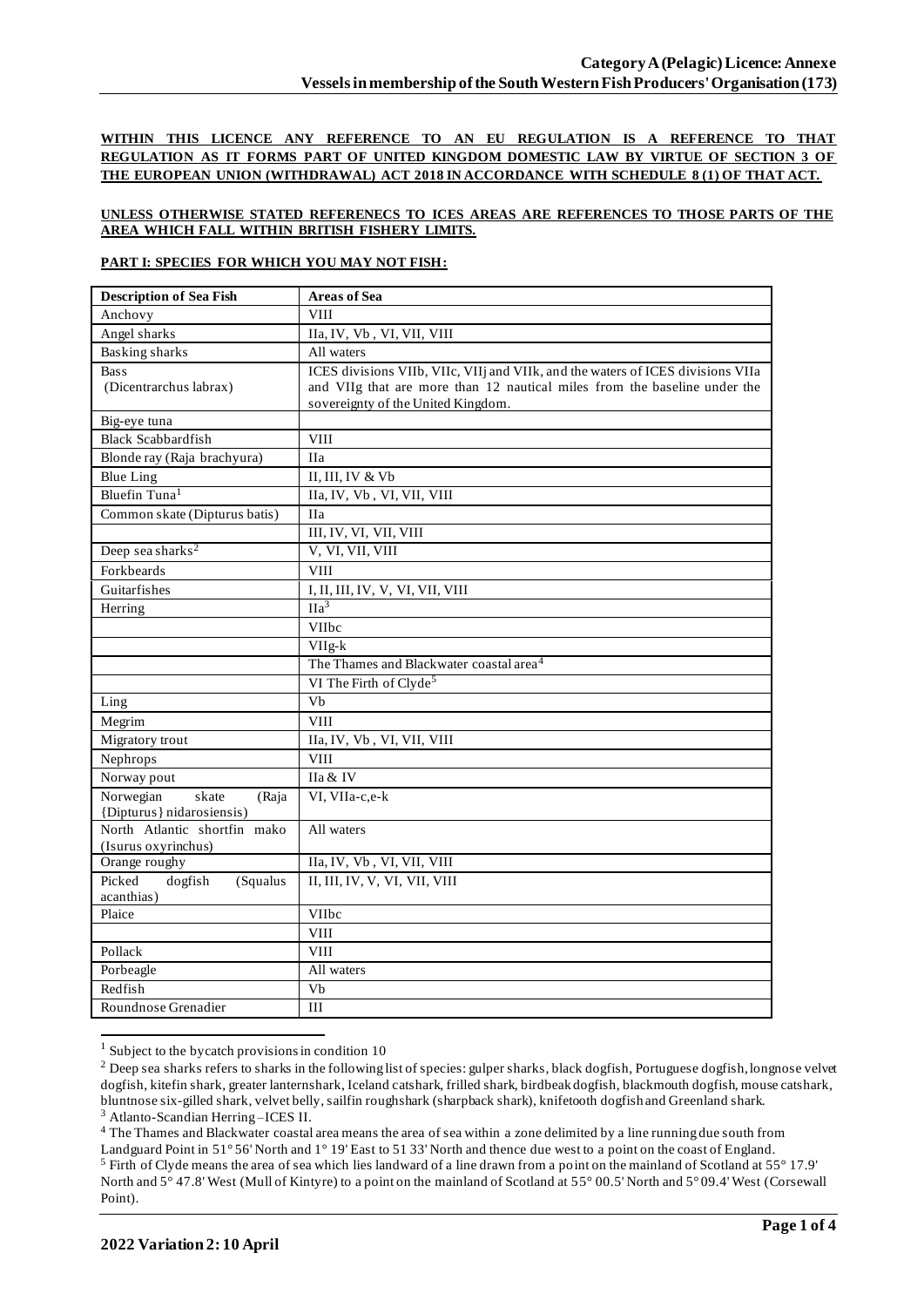| Salmon                                          | IIa, IV, Vb, VI, VII, VIII                   |  |  |  |
|-------------------------------------------------|----------------------------------------------|--|--|--|
| Sandeels                                        | Scottish Inshore Waters <sup>6</sup>         |  |  |  |
| Skates and Rays                                 | <b>VIII</b>                                  |  |  |  |
| Small-eyed<br>(Raja<br>ray<br>microocellata)    | IIa, IV, VIa, VIb, VIIa-c, VIIe and VIIh-k   |  |  |  |
| lanternshark<br>Smooth<br>(Etmopterus pusillus) | IIa. IV                                      |  |  |  |
|                                                 | I, V, VI, VII, VIII                          |  |  |  |
| Sole                                            | <b>VIIbc</b>                                 |  |  |  |
|                                                 | <b>VIII</b>                                  |  |  |  |
| Starry Ray (Amblyraja radiata)                  | IIa, IIIa, IV, VIId                          |  |  |  |
| Thornback ray (Raja clavata)                    | <b>IIIa</b>                                  |  |  |  |
| Tope shark (Galeorhinus galeus)                 | When taken with longlines in IIa, IV; and in |  |  |  |
|                                                 | I, V, VI, VII, VIII                          |  |  |  |
| Undulate Ray (Raja undulata)                    | VI                                           |  |  |  |
| White sharks                                    | IIa, IV, Vb, VI, VII, VIII                   |  |  |  |
| White Skate (Rostroraja alba)                   | VI, VII, VIII                                |  |  |  |
| Whiting                                         | <b>VIII</b>                                  |  |  |  |

# **SPECIES FOR WHICH YOU MAY NOT FISH CONTINUED**

| <b>SPECIES</b>         | <b>SEA AREAS</b>                                                              |
|------------------------|-------------------------------------------------------------------------------|
| Boarfish (Capros aper) | VI, VII, VIII                                                                 |
| Greater Silver Smelt   | Vb, VI, VII                                                                   |
| Ling                   | IV                                                                            |
|                        | VI, VIII                                                                      |
| Tusk                   | IV                                                                            |
|                        | Vb, VI, VII                                                                   |
| Mackerel               | IVa Flexibility box <sup>7</sup> (Seasonal closure 15th February – 31st July) |

| Black Scabbardfish  | Vb, VI, VII  |
|---------------------|--------------|
| Blue Ling           | IIa & IV     |
|                     | Vb, VI, VII  |
| Forkbeards          | Vb, VI & VII |
| Roundnose Grenadier | Vb, VI, VII  |
|                     | <b>VIII</b>  |

## **PART II: QUOTA LIMITATIONS OF TAC STOCKS**

## **LICENCE HOLDERS ARE REMINDED THAT QUOTA LIMITS ARE IN LIVE WEIGHT.**

For the conversion factors that apply see the bottom of this Annexe.

| <b>TAC SPECIES</b>   | <b>SEA AREA</b> | <b>OUOTA LIMIT/ MONTH</b><br><b>(UNLESS OTHERWISE</b><br><b>STATED</b> ) |
|----------------------|-----------------|--------------------------------------------------------------------------|
| Greater Silver Smelt | IIa, IV         | 0.1 tonnes per trip                                                      |
| Ling                 | Hа              | 0.1 tonnes per trip                                                      |

<sup>&</sup>lt;sup>6</sup> "Scottish inshore waters" means the sea adjacent to the coast of Scotland and to the landward of a limit of 6 nautical miles from the baseline from which the territorial sea is measured, up to the mean high water mark of ordinary spring tides.

 $^7$  Mackerel caught in ICES Division IVa in the periods between 1 August and 15 February shall be recorded against the Western mackerel quota. All other catches of mackerel in ICES Division IVa shall be recorded against the North Sea mackerel quota and shall be subject to any quota limitations set out at **Part II** of this **Annex**.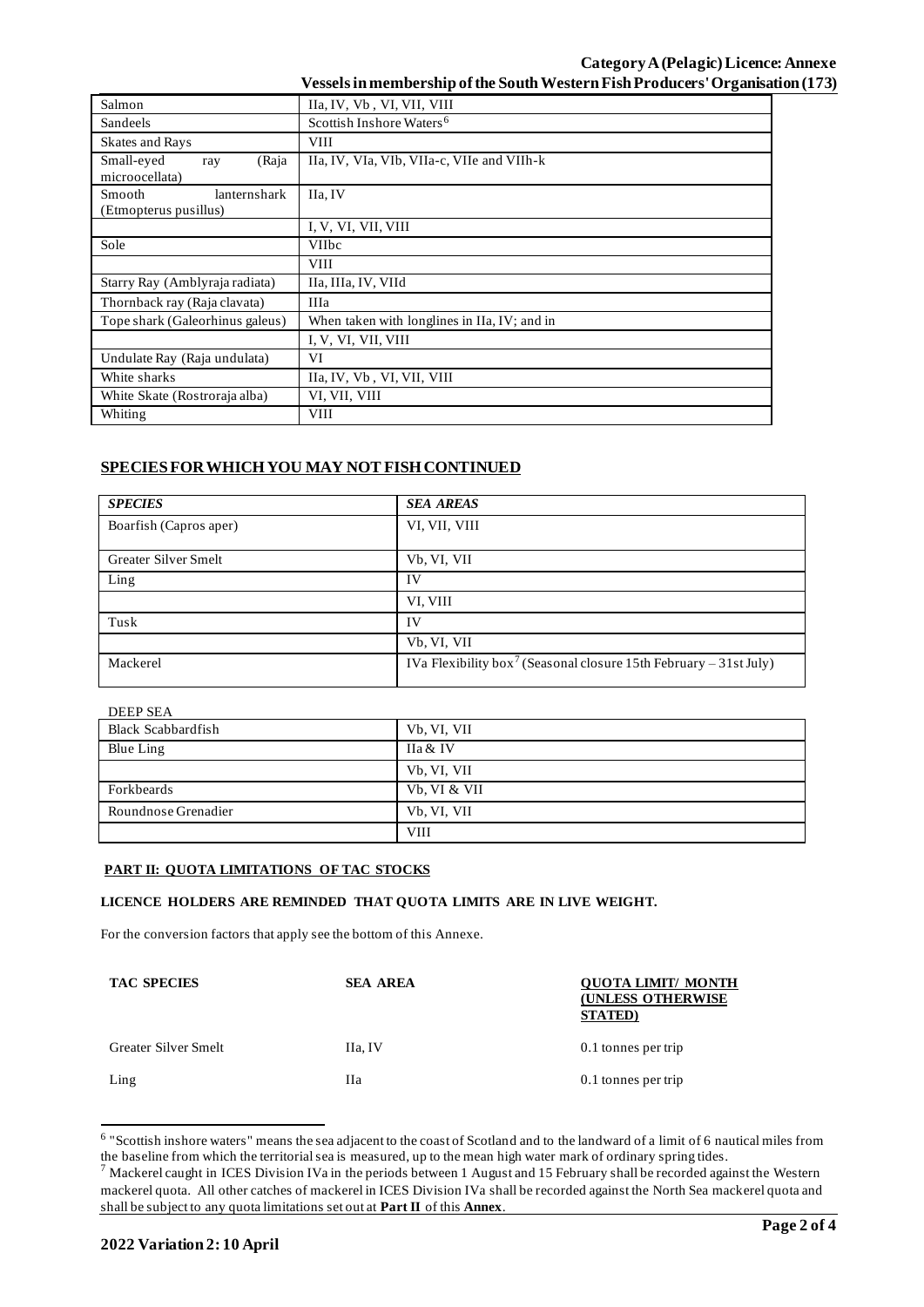|                                     |                       | Category A (Pelagic) Licence: Annexe<br>Vessels in membership of the South Western Fish Producers' Organisation (173) |
|-------------------------------------|-----------------------|-----------------------------------------------------------------------------------------------------------------------|
| Tusk                                | <b>IIa</b>            | 0.1 tonnes per trip                                                                                                   |
| Small-eyed ray (Raja microocellata) | $VIIf-g$              | 1.5 tonnes                                                                                                            |
| <b>DEEP-SEA SPECIES</b>             | <b>SEA AREA</b>       |                                                                                                                       |
| Alfonsinos                          | IV, Vb, VI, VII, VIII |                                                                                                                       |
| Black scabbardfish                  | IIa, IV               |                                                                                                                       |
| Forkbeards                          | IIa, IV               |                                                                                                                       |
| Red seabream                        | VI, VII, VIII         |                                                                                                                       |
| Roundnose grenadier                 | IIa, IV               |                                                                                                                       |

A quota limitation of **100 kgs per fishing trip** will apply, either singly or collectively, to the above deep-sea stocks in the sea areas described.

| <b>Species</b>              | Code       | Gutted | Gutted &<br>Headed | <b>Fillets</b> | Parts            |
|-----------------------------|------------|--------|--------------------|----------------|------------------|
| Anglerfish                  | <b>ANF</b> | 1.22   | 3.0                |                | $3.0^{8}$        |
| <b>Bass</b>                 | <b>BSE</b> | 1.125  |                    | 2.7            |                  |
| <b>Blue Whiting</b>         | <b>WHB</b> | 1.15   |                    |                |                  |
| <b>Brill</b>                | <b>BLL</b> | 1.09   | 2.7                |                |                  |
| $\mathrm{Cod}$              | <b>COD</b> | 1.17   | 1.7                | 2.6            | $1.38^{9}$       |
| Conger Eel                  | COE        | 1.125  |                    | 2.7            |                  |
| Common Dab                  | <b>DAB</b> | 1.11   | 1.39               |                |                  |
| Common Sole                 | <b>SOL</b> | 1.04   |                    | 2.5            |                  |
| Flounder                    | <b>FLE</b> | 1.08   |                    | 2.7            | $1.39^{10}$      |
| Greenland Halibut GHL       |            | 1.08   |                    |                |                  |
| Halibut                     | <b>HAL</b> | 1.08   |                    | 2.7            |                  |
| Haddock                     | <b>HAD</b> | 1.17   | 1.46               | 2.6            |                  |
| Hake                        | <b>HKE</b> | 1.11   | 1.4                | 2.6            |                  |
| Herring                     | <b>HER</b> | 1.12   | 1.19               |                |                  |
| Horse Mackerel              | <b>JAX</b> | 1.08   |                    |                |                  |
| Lemon Sole                  | <b>LEM</b> | 1.05   |                    | 2.5            |                  |
| Ling                        | LIN        | 1.14   | 1.32               | 2.64           | $2.8^{11}$       |
| Mackerel                    | <b>MAC</b> | 1.09   |                    |                |                  |
| Megrims                     | <b>LEZ</b> | 1.06   |                    | 2.5            |                  |
| Mullet                      | <b>MUL</b> | 1.125  |                    | 2.7            |                  |
| Nephrops                    | <b>NEP</b> |        |                    |                | 3.0 <sup>6</sup> |
| Plaice                      | <b>PLE</b> | 1.05   | 1.39               | 2.4            |                  |
| Pollack                     | <b>POL</b> | 1.17   | 1.36               | 2.7            |                  |
| Redfish                     | <b>RED</b> | 1.19   |                    |                |                  |
| Red Mullet                  | <b>MUR</b> | 1.125  |                    | 2.7            |                  |
| Saithe                      | <b>POK</b> | 1.19   | 1.44               | 2.9            |                  |
| Skates & Rays <sup>12</sup> |            | 1.13   |                    |                | $2.09^{13}$      |
| Picked dogfish              | <b>DGS</b> | 1.35   |                    | 2.7            | 2.528            |
| Tope                        | GAG        | 1.125  |                    |                |                  |
| Turbot                      | <b>TUR</b> | 1.09   |                    | 2.7            |                  |
| Tusk                        | <b>USK</b> | 1.14   |                    |                |                  |
| Whiting                     | <b>WHG</b> | 1.18   | 1.41               | 2.7            |                  |
| Witch                       | <b>WIT</b> | 1.06   |                    | 2.7            |                  |
|                             |            |        |                    |                |                  |
| <b>Deep Sea Species</b>     | Code       | Gutted | Gutted &           | Fillets        | Parts            |

### **Live weight shall be calculated by multiplying landed weight by the conversion factors set out below**.

<sup>8</sup> Tails

<sup>9</sup> Headed

<sup>10</sup> Gutted, headed and skinned

<sup>11</sup> Gutted and salted

 $12$  Species specific codes and ID guides are available from your local fisheries office

<sup>13</sup> Wings